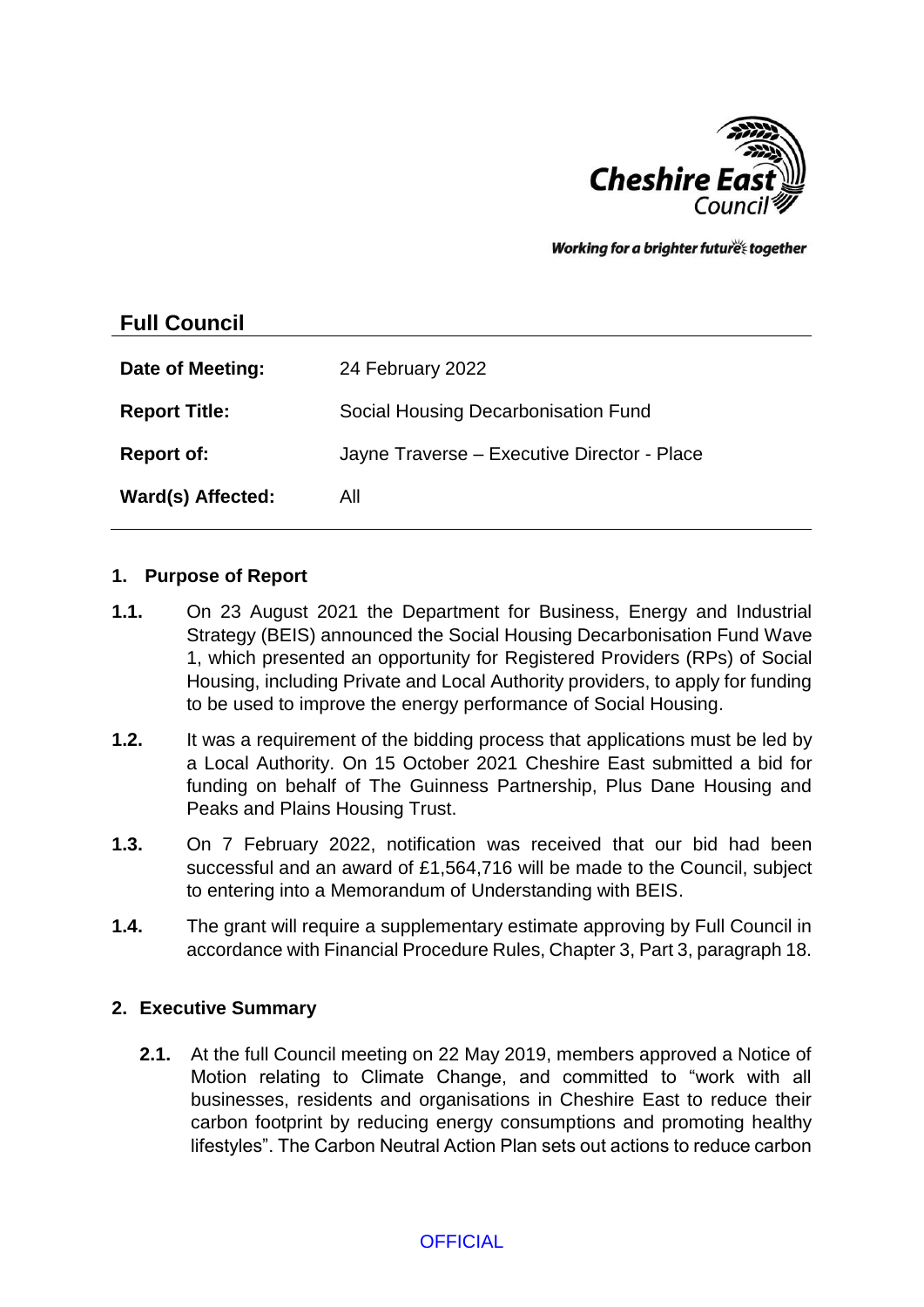emissions from housing, including encouraging and enabling retrofit to the housing stock.

- **2.2.** The Council's Corporate Plan 2021-25 sets out our vision for a more open, fairer, greener Cheshire East. The Plan sets our priorities under the three broad aims including "a thriving and sustainable place" which includes the aim to be a carbon neutral council by 2025, which this initiative will contribute towards.
- **2.3.** Following the announcement of the Social Housing Decarbonisation Fund in August 2021, Cheshire East officers engaged with RPs operating across the Cheshire East area to establish interest in a bid to improve the energy performance of their housing stock.
- **2.4.** The Guinness Partnership, Plus Dane Housing and Peaks & Plains Housing Trust put forward proposals which were consolidated into a bid submitted to BEIS by the Council on 15 October 2021. The bid had to contain a commitment by the RPs to contribute co-funding of at least one-third of the cost. There is no requirement for the Council to contribute co-funding, but as the accountable body we are expected to enter into a Memorandum of Understanding and administer the grant, reporting progress to BEIS on a monthly basis.
- **2.5.** BEIS recently notified Cheshire East that we have been successful in our bid for £1,564,716. This award will enable us to significantly improve the energy efficiency of 162 social housing properties with funding of between £10,000 and £16,000 per property.

# **3. Recommendations**

- **3.1.** Council is recommended:
- **3.1.1.** To accept the grant offer of £1,564,716 from BEIS for the purpose of improving the energy performance of social housing**.**
- **3.1.2.** To approve a fully funded Supplementary Capital Estimate up to the value of the grant offer**.**
- **3.1.3.** To authorise the Director of Growth and Enterprise and Section 151 Officer to enter into the Memorandum of Understanding with the Secretary of State for Business, Energy and Industrial Strategy on behalf of the Council, and to take all other necessary measures to fully administer and distribute the grant**.**

### **4. Reasons for Recommendations**

**4.1.** The Council's Constitution states that where services wish to undertake an activity not originally identified in the budget, approval must be sought for a supplementary estimate.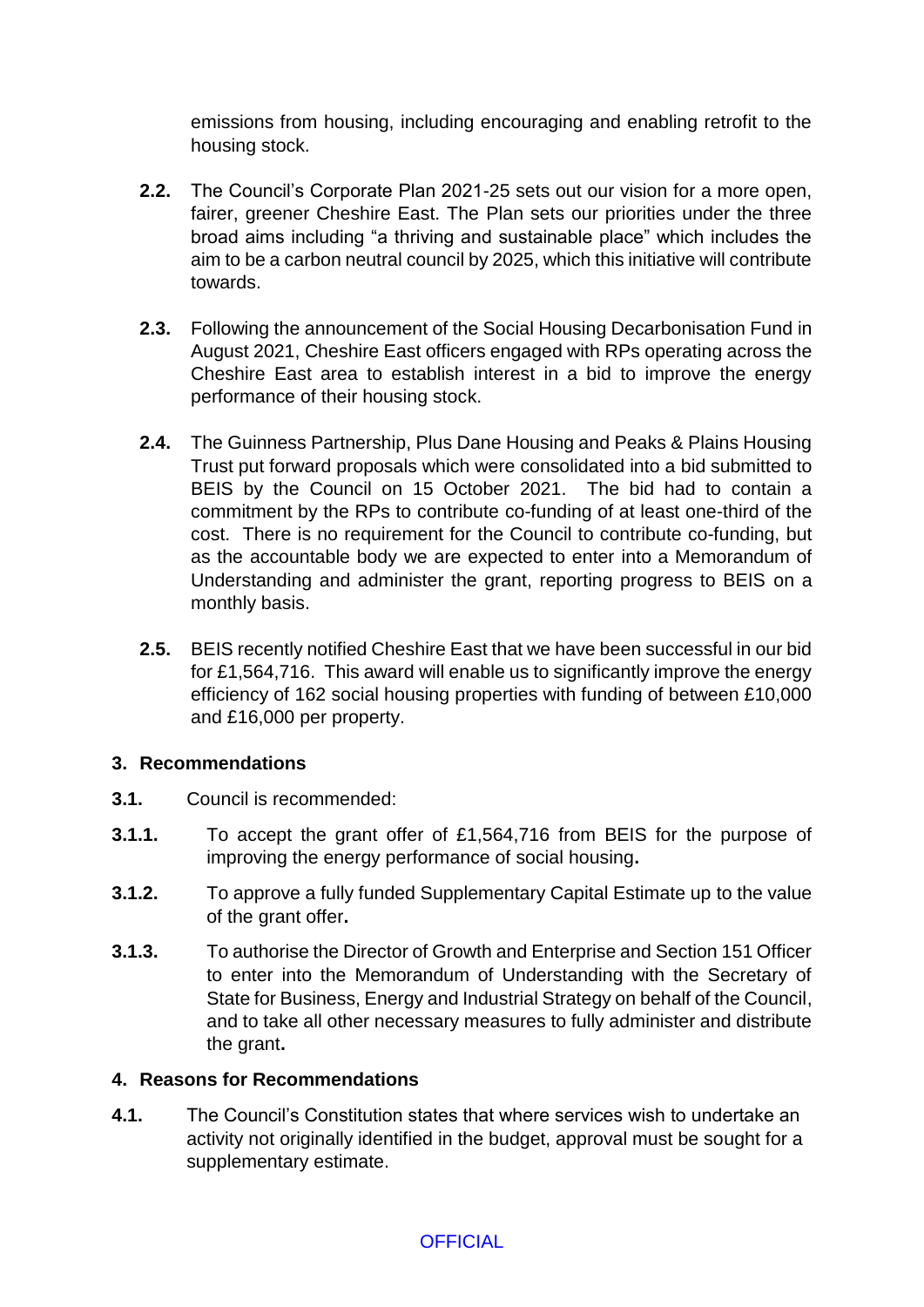**4.2.** Expenditure of over £1,000,000 must be approved by full Council.

### **5. Other Options Considered**

**5.1.** This section is not applicable.

### **6. Background**

- **6.1.** On 23 August 2021 BEIS invited RPs to apply for funding to be used to improve the energy performance of social housing, through the Social Housing Decarbonisation Fund Wave 1 competition (SHDF Wave 1). Applications to SHDF Wave 1 had to be led by a Local Authority.
- **6.2.** SHDF Wave 1 is based upon three key principles:
- **6.2.1. Worst first.** Properties with lower Energy Performance Certificate (EPC) bands should be improved.
- **6.2.2. Fabric first.** Insulation and heat loss prevention measures such as cavity wall insulation, solid wall insulation, loft insulation and underfloor insulation should be prioritised to maximise comfort and bill savings for the tenant. Low carbon heating can be installed where the fabric of the building is suitably insulated.
- **6.2.3. Lowest regrets.** The approach to retrofit should minimise the potential for measures needing to be replaced in the future on the journey to net zero for the social housing stock.
- **6.3.** The competition guidance sets out a range of criteria that needed to be met for a successful application:
- **6.3.1.** Properties to be improved must be in EPC Band D, E, F or G (with G being the worst) and should be improved to Band C or higher**.**
- **6.3.2.** Funding is capped per property based on a sliding scale, with a funding cap of £16,000 for Band F and G properties, £12,000 for Band E properties, and £10,000 for Band D properties**.**
- **6.3.3.** RPs must provide co-funding of at least one-third of the costs. SHDF Wave 1 grant funding will fund a maximum of two-thirds of the costs**.**
- **6.3.4.** Works must be compliant with relevant industry standards and undertaken by suitably accredited contractors**.**
- **6.4.** Cheshire East wrote to the Chief Executives of the 32 RPs operating in the borough to invite them to participate in the bid. 4 RPs expressed an initial interest, and 3 RPs progressed this interest to become part of the bid.
- **6.5.** The 'worst first' principle for the scheme meant that the number of RPs that would be eligible was limited to those with older stock where some properties had poorer energy performance, and therefore the low level of interest from RPs was in line with expectations.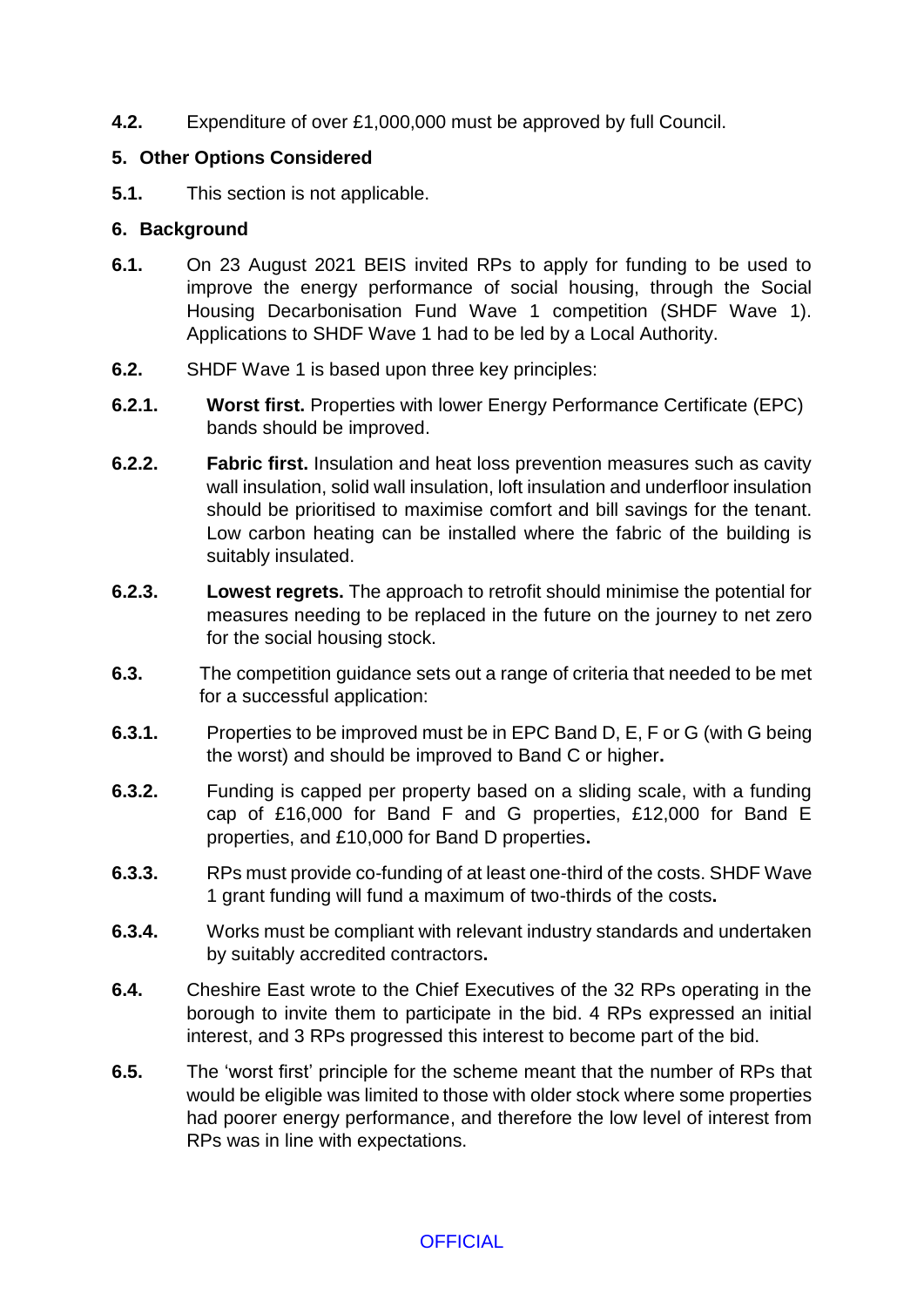- **6.6.** A bid was developed in conjunction with the Guinness Partnership, Plus Dane Housing, and Peaks & Plains Housing Trust, utilising stock condition data held by each of the RPs to identify properties that are suitable for retrofitting and will achieve an improved energy performance as a result.
- **6.7.** The bid was submitted on 15 October 2021 for £1,564,716 to improve 162 social housing properties across Cheshire East. Notification was received on 7 February 2022 that the bid had been successful. The breakdown of funding is as follows:

|                                            | <b>Guinness</b> | <b>Plus Dane</b> | Peaks &<br><b>Plains</b> | <b>Cheshire</b><br>East | <b>Total</b> |
|--------------------------------------------|-----------------|------------------|--------------------------|-------------------------|--------------|
| <b>Capital</b>                             | £530,000        | £ 294,581        | £546,031                 | £0                      | £1,370,612   |
| <b>Admin and</b><br><b>Ancillary Costs</b> | £36,227         | £44,316          | £52,761                  | £60,800                 | £194,104     |
| <b>Total</b>                               | £566,227        | £338,897         | £598,792                 | £ 60,800                | £1,564,716   |

- **6.8.** Whilst the Council will not receive any capital funding to improve properties, as the lead bidder it will be responsible for the monitoring and administration of the scheme. Costs were included in the bid for project management to oversee the scheme and ensure effective delivery.
- **6.9.** In order to secure the funding, the Council must enter into a Memorandum of Understanding with BEIS by 28 February 2022.
- **6.10.** The grant must be spent between 1 April 2022 and 31 March 2023. Any unspent funds must be returned to BEIS, except where there is an agreed use of underspend between BEIS and the Council.

# **7. Implications**

# **7.1. Legal**

- **7.1.1.** The offer of the grant has been made in line with Section 31 of the Local Government Act 2003 and Local Authorities must use the capital receipt of the purposes outlined in the Memorandum of Understanding in accordance with regulations made under section 11 of the Local Government Act 2003.
- **7.1.2.** In order to formally accept the grant the Council must authorise an officer to sign the Memorandum of Understanding on behalf of the Council. This document must be signed and returned to BEIS by 28 February 2022. It is important to note that the Council must administer the grant monies in accordance with the terms stipulated within the Memorandum of Understanding by the Secretary of State.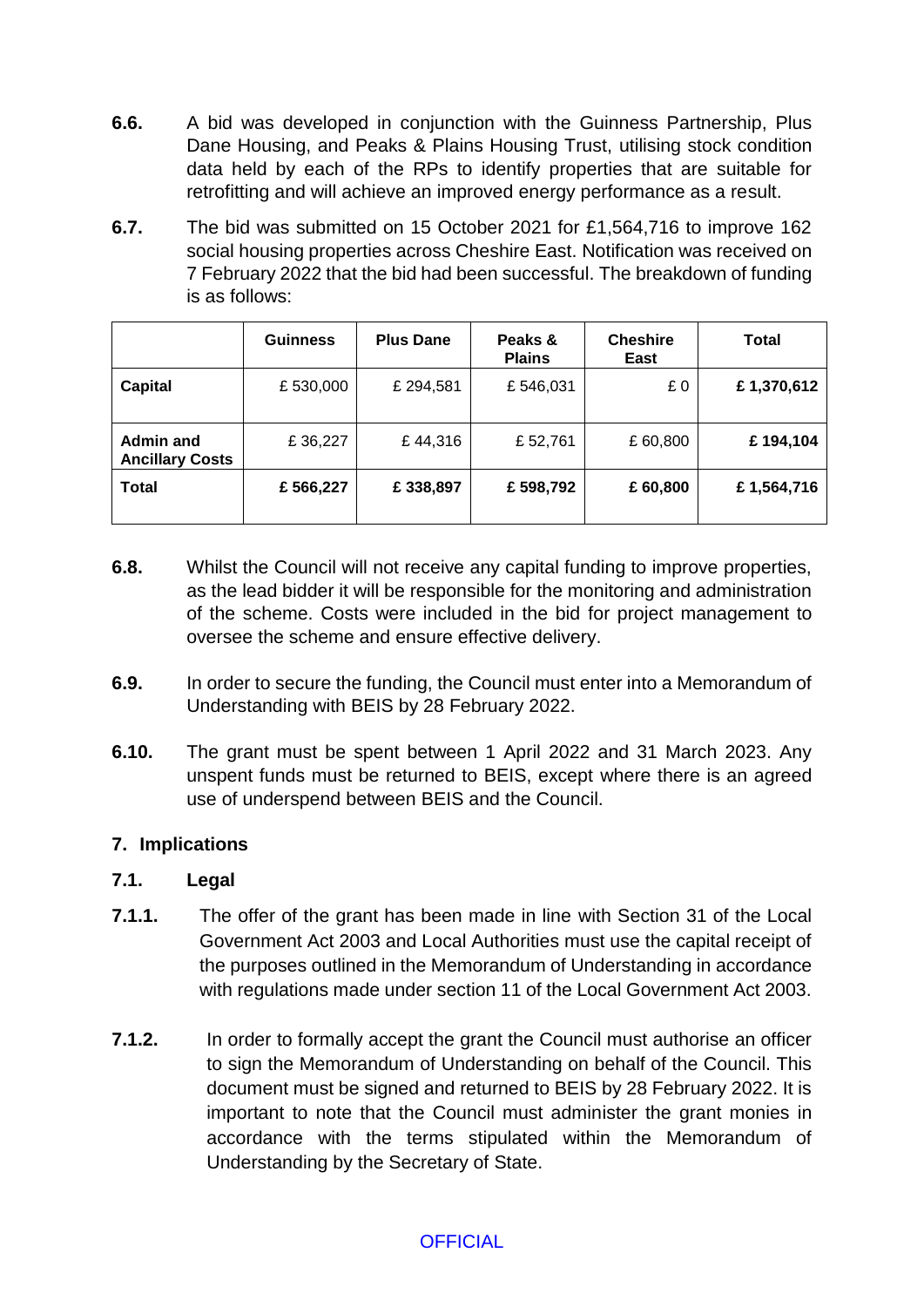- **7.1.3.** Local authorities must ensure that any award of funding does not breach current subsidy control legislation applicable in the United Kingdom.
- **7.1.4.** If the grant offer as outlined in para 3.1.1 is accepted the Council would negotiate and settled on a collaboration agreement with the registered providers identified in para 2.4 which would address the mode of distribution for the funding**.**

### **7.2. Finance**

**7.2.1.** The Supplementary Capital Estimate is fully funded by an external grant and once approved will become a named scheme within the Council's capital programme and will be monitored accordingly in line with the conditions of the grant.

# **7.3. Policy**

- **7.3.1.** The Corporate Plan 2021-25 includes the vision for an Open, Fair and Green Cheshire East. The corporate plan includes delivery of the actions in the carbon action plan , including providing support to householders to reduce their carbon use.
- **7.3.2.** The Housing Strategy 2018-2023 includes a priority to promote affordable warmth and reduce fuel poverty, including an action to develop initiatives to improve affordable warmth and secure funding for affordable warmth initiatives.

### **7.4. Equality**

**7.4.1.** As the accountable body for the scheme, Cheshire East will undertake an Equality Impact Assessment in conjunction with the RPs.

### **7.5. Human Resources**

**7.5.1.** A proportion of the funding can be used to administer the scheme which will support existing roles as well as secure any temporary increase in staff resources that may be needed.

### **7.6. Risk Management**

**7.6.1.** Failure to submit the required signed MOU by 28 February 2022 would place the funding offer at risk of withdrawal by BEIS.

# **7.7. Rural Communities**

**7.7.1.** Delivering a domestic energy efficiency retrofit programme will directly target rural fuel poverty in social housing, with off-gas properties being included in the portfolio of properties that will be improved.